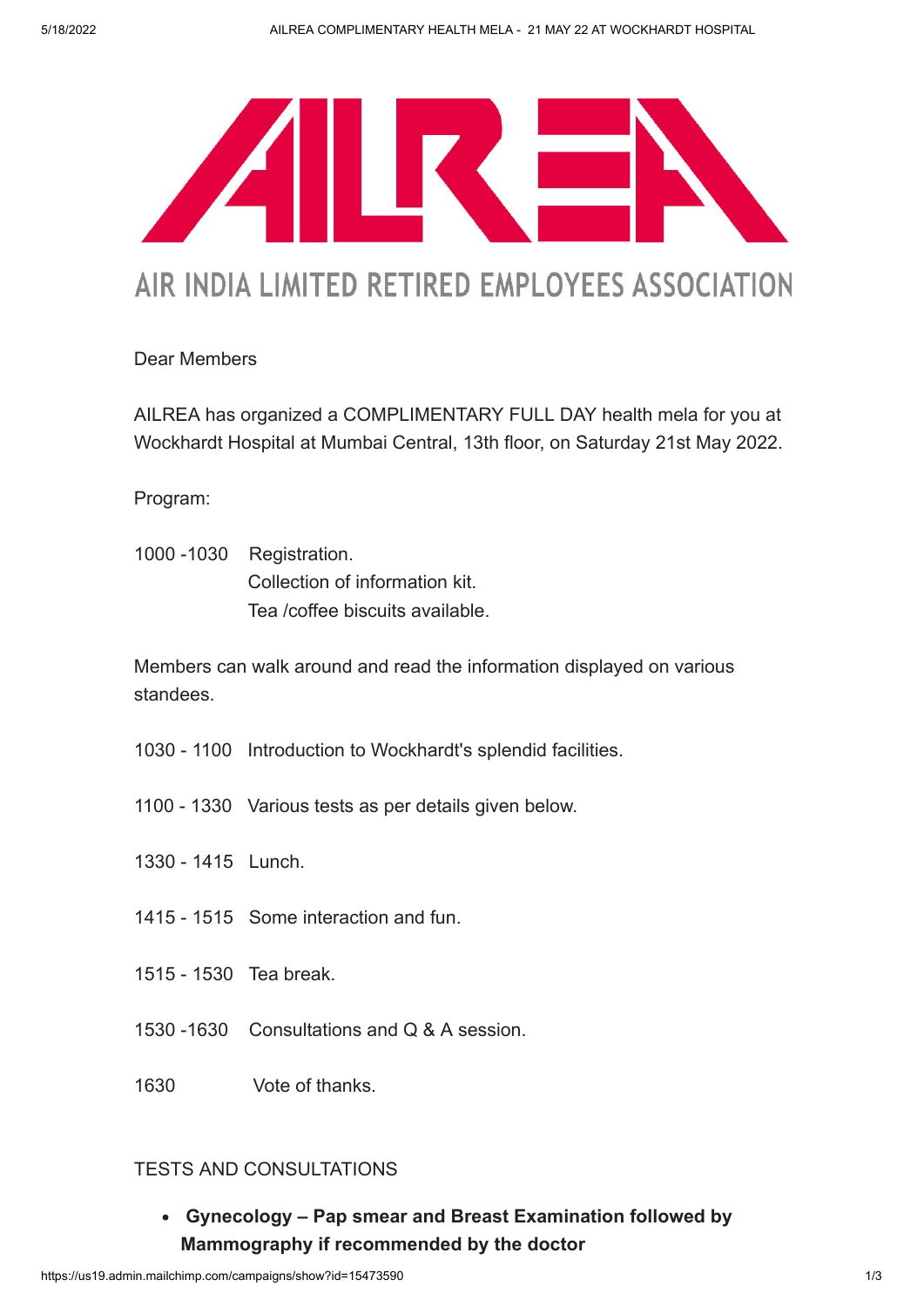- Urology Uroflowmetry, test for prostrate cancer in males.
- Cardiology Serum Cholesterol (no fasting required), ECG followed by 2D Echo if advised by the attending Doctor.
- Nephrology Creatinine
- Orthopedic X ray Knee only & Ortho Consultation

#### Other tests

#### Height, Weight, BMI and Random Blood Sugar

Members may participate with their spouses.

Members who wish to participate must register via google form as per the link : <https://forms.gle/E5FqTazyhYEyFZci7>

We will be able to accommodate only a total of 70 persons on a first come first served basis. Hence, PLEASE REGISTER VIA GOOGLE FORMS at the earliest.

Please note that only 1 Google form per email id will be accepted.

Free parking will be made available in Wockhardt premises.

Do take full advantage of this special opportunity. Also please spread this information among other AILREA members.

#### THE MANAGING COMMITTEE, AILREA – MUMBAI

- Veera Khambatta 9820829843 Shanaz Gomes - 9820829971 Jitendra Sawjiany - 9321424099 Shubhada Mundul - 9833241028 Dilshad Gogia - 9702958128 Vijay Casshyap - 9819073408 Anand Bajpai - 9833515543 Kashmira Sepoy - 9930059678 Meher Shastri - 8080082666
	- Girish Vyas 9757123424